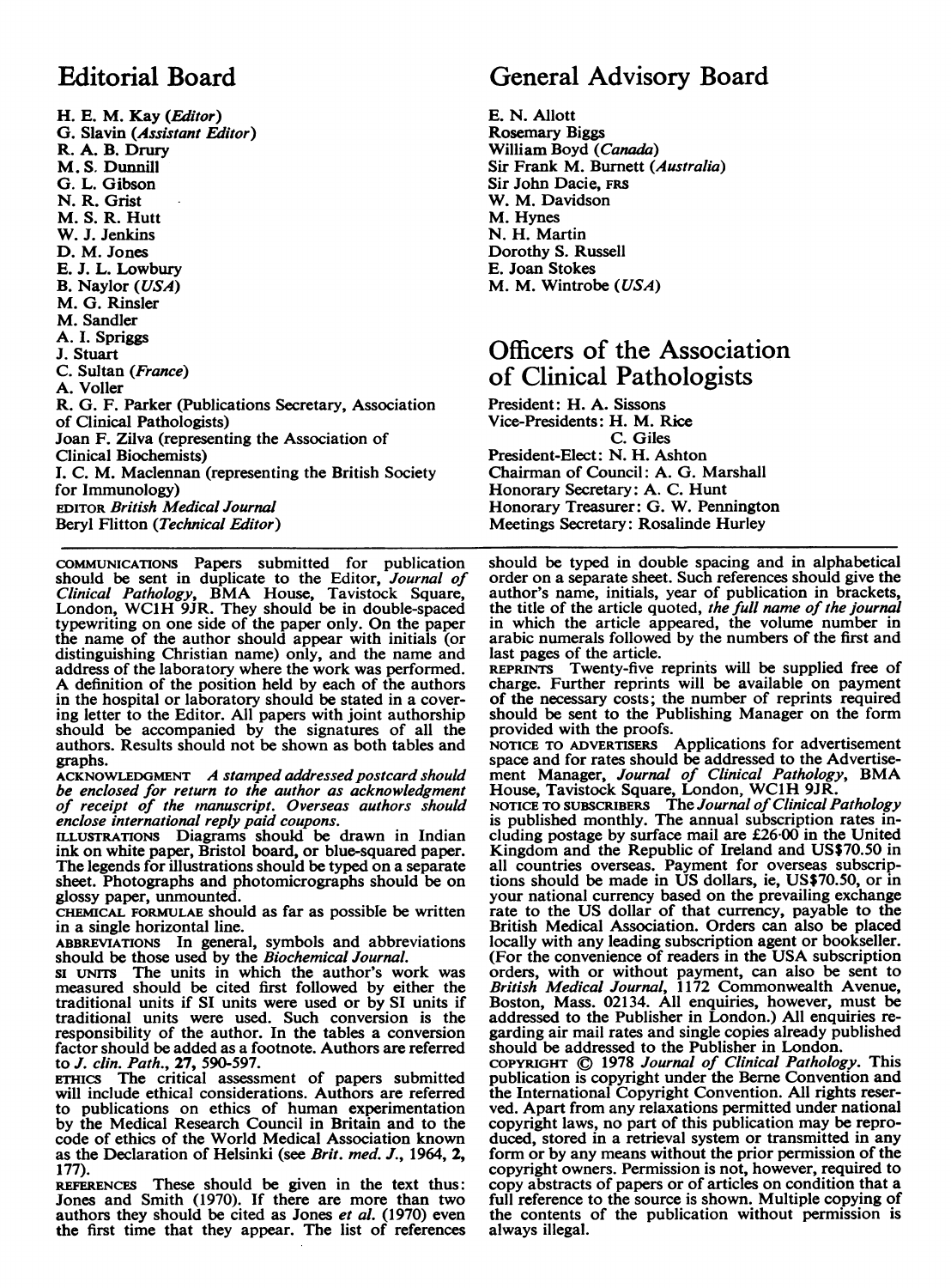confirming ethanol and dimethyl disulphide by mass spectrometry; and the Department of Microbiology, Alfred Hospital, Melbourne, for help in collecting urine specimens.

#### **References**

- Coloe, P. J. (1978). Ethanol formed from arabinose: a rapid method for detecting Escherichia coli. Journal of Clinical Pathology, 31, 361-364.
- Constable, P. J. (1975). Urinary infection. In: Screening in General Practice, edited by C. R. Hart, pp. 163-175. Churchill Livingstone, Edinburgh.
- Cowan, S. T., and Steel, K. J. (1965). Manual for the Identification of Medical Bacteria. Cambridge University Press, Cambridge.
- Craig, W. A., and Kunin, C. M. (1972). Quantitative urine culture method using a plastic 'paddle' containing dual media. Applied Microbiology, 23, 919-922.
- Freeman, J. W., and Sindhu, S. S. (1974). A survey for bacteriuria in schoolgirls. Medical Journal of Australia, 1, 135-137.
- Hayward, N. J., Jeavons, T. H., Nicholson, A. J. C., and Thornton, A. G. (1977). Development of specific tests for the rapid detection of Escherichia coli and all species of Proteus in urine. Journal of Clinical Microbiology,  $6$ , 195-201.
- Kass, E. H. (1956). Asymptomatic infections of the urinary tract. Transactions of the Association of American Physicians, 69, 56-64.
- Miles, A. A., Misra, S. S., and Irwin, J. 0. (1938). The estimation of the bactericidal power of the blood. Journal of Hygiene, 38, 732-749.

#### Reports and Bulletins prepared by the Association of Clinical Biochemists The following reports and bulletins are published by the Association of Clinical Biochemists. They may be obtained from The Publishing Department, British Medical Journal (ACB Technical Bulletins), B.M.A. House, Tavistock Square, London WC1H 9JR. Overseas readers should remit by British Postal or Money Order.

SCIENTIFIC REVIEWS (price £1-00/\$2.00 each)

1 The assessment of thyroid function March 1971 F. V. FLYNN and J. R. HOBBS

2 Renal function tests suitable for clinical practice January 1972 F. L. MITCHELL, N. VEALL, and R. W. E. WATTS

3 Biochemical tests for the assessment of fetoplacental function May 1975 C. E. WILDE and R. E. OAKEY

4 Test of exocrine pancreatic function March 1977 A. H. GOWENLOCK

TECHNICAL BULLETINS (price £1.00/\$2.00 each)

22 Bilirubin standards and the determination of bilirubin by manual and technicon AutoAnalyzer methods January 1971 BARBARA BILLING, RUTH HASLAM, and N. WALD

23 Interchangeable cells for spectrophotometers and fluorimeters September 1971 s. s. BROWN and A. H. **GOWENLOCK** 

24 Simple tests to detect poisons March 1972 B. W. MEADE et al.

25 Blood gas analysers May 1972 K. DIXON

26 Kits for enzyme activity determination September <sup>1972</sup> 5. B. ROSALKI and D. TARLOW

27 Assessment of pumps suitable for incorporation into existing continuous flow analytical systems November 1972 A. FLECK et al.

28 Routine clinical measurements of transferrin in human serum September 1973 K. DIXON

29 Control materials for clinical biochemistry (5th edition) September 1973 J. F. STEVENS

30 Notes on the quality of performance of serum cholesterol assays September 1973 S. S. BROWN

31 Determination of uric acid in blood and in urine July 1974 R. W. E. WATTS

<sup>32</sup> A survey of amino acid analysers readily available in theUnited Kingdom September 1974 J. E. CARLYLEand P. PURKISS

33 Definitions of some words and terms used in automated analysis November 1974 A. FLECK, R. ROBINSON, S. S. BROWN, and J. R. HOBBS

34 Measurement of albumin in the sera of patients January 1975 LINDA SLATER, P. M. CARTER, and J. R. HOBBS

35 Investigation of the validity of temperature correction factors for serum aspartate and alanine transaminases March 1975 s. B. ROSALKI et al.

36 Factors influencing the assay of creatinine November 1975 J. G. H. COOK

<sup>37</sup> A survey of enzyme reaction rate analysers readily available in the United Kingdom July 1977 R. A SAUNDERS and R. F. BURNS

38 Transport of specimens for clinical chemistry an-<br>alvsis November 1977 P. WILDING, J. F. ZILVA, and P. WILDING, J. F. ZILVA, and C. E. WILDE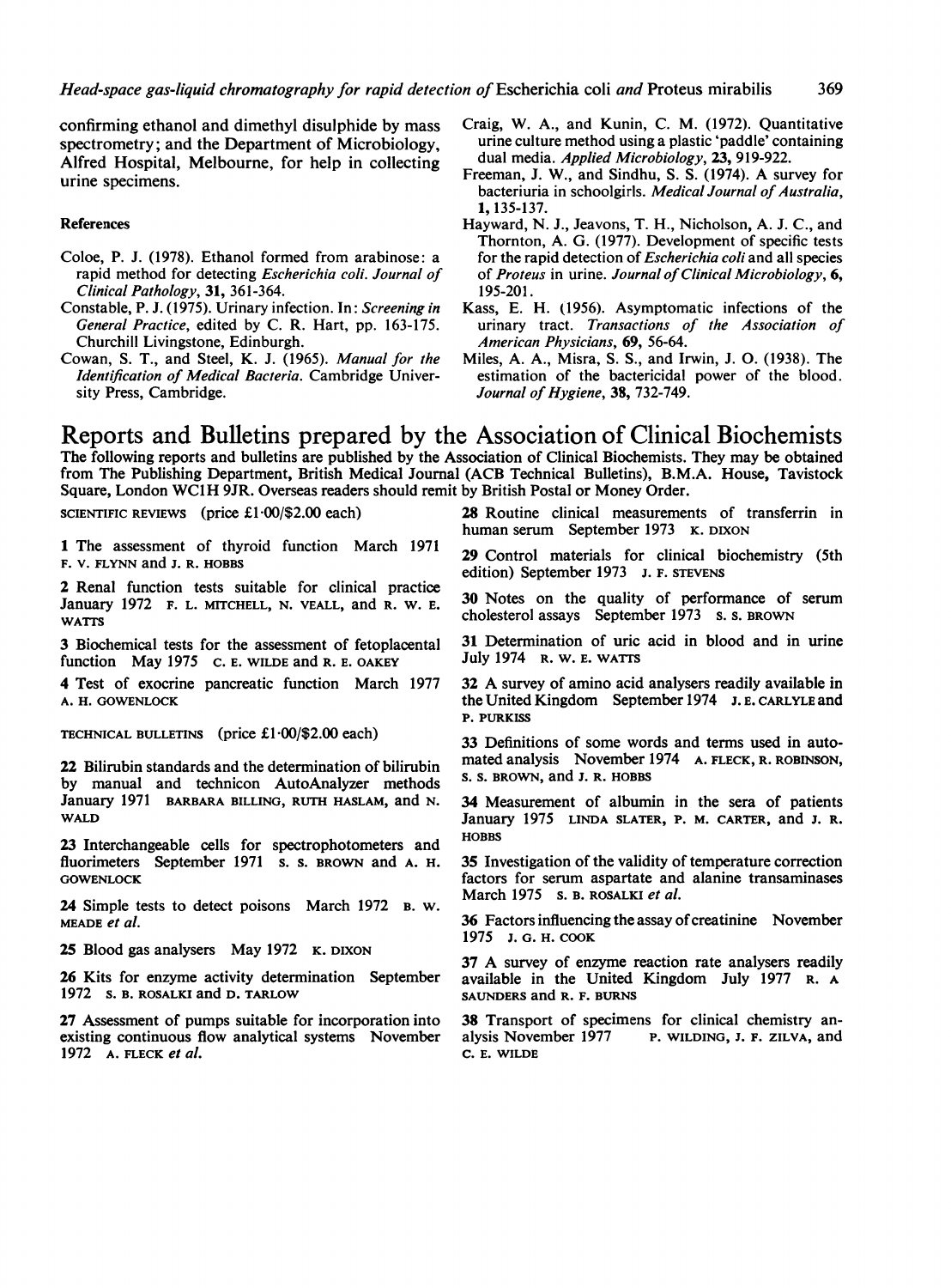- Young, N. S., Levin, J., and Prendergast, R. A. (1972). An invertebrate coagulation system activated by endotoxin: evidence for enzymatic mediation. Journal of Clinical Investigation, 51, 1790-1797.
- Zoon, K. C., and Scocca, J. J. (1975). Constitution of the cell envelope of Haemophilus influenzae in relation to

### The March 1978 Issue

THE MARCH <sup>1978</sup> ISSUE CONTAINS THE FOLLOWING PAPERS

Ultrastructure of Ebola virus particles in human liver D. S. ELLIS, D. I. H. SIMPSON, D. P. FRANCIS, J. KNOBLOCH, E. T. W. BOWEN, PACIFICO LOLIK, AND ISAIAH MAYOM DENG

Evaluation of the Microcult system for isolating and identifying Neisseria gonorrhoeae R. J. WILLIAMS, C. S. RATNATUNGA, J. M. T. HAMILTON-MILLER, AND W. BRUMFITT

Chemotactic activity of cerebrospinal fluid in pyogenic meningitis B. M. GREENWOOD

Outbreak of infantile enteritis caused by enterotoxigenic Escherichia coli 06.H16 B. ROWE, R. J. GROSS, S. M. SCOTLAND, A. E. WRIGHT, G. N. SHILLOM, AND N. J. HUNTER

Flavobacterium meningosepticum as an opportunist RAMA M. MANI, K. C. KURUVILA, P. M. BATLIWALA, P. N. DAMLE, G. V. SHIRGAONKAR, R. P. SONI, AND P. R. VYAS

Some interesting isolates from a diagnostic laboratory P. L. LIM

Effect of Tween 80 on incubation period of Lactobacillus casei assay of serum folate G. B. TENNANT

Polyene antibiotics in assessing significance of antistreptolysin 0 activity K. C. WATSON AND E. J. C. KERR

Paraganglioneuroma of the duodenum: an evolutionary hybrid? T. COONEY AND E. C. SWEENEY

Significance of  $\alpha$ -subunit HCG demonstrated in breast carcinomas by the immunoperoxidase technique ROSEMARY A. WALKER

IgM lambda cytoplasmic crystals in three cases of immunocytoma: a clinical, cytochemical, and ultrastructural study W. W. FEREMANS, P. NEVE, AND M. CAUDRON

competence for genetic transformation. Journal of Bacteriology, 123, 666-677.

Zwan, J. C. van der, Orie, N. G. M., and Vries K. de (1975). Biphasic reaction after inhalation of Haemophilus influenzae in patients with chronic nonspecific lung disease. Clinical Allergy, 5, 225-232.

Cerebral involvement in multiple myeloma: case report J. MCCARTHY AND S. J. PROCTOR

Congenital syphilis in aborted second trimester fetus: diagnosis by histological study HERBERT BRAUNSTEIN

Internal sphincter and haemorrhoids : a pathological study M. T. HAQQANI AND B. D. HANCOCK

Abridged differential leucocyte counts provided by a Coulter Channelyzer in a routine haematology laboratory PATRICIA A. WYCHERLEY AND M. J.  $O<sup>2</sup>SHEA$ 

International Committee for Standardization in Haematology: Protocol for type testing equipment and apparatus used for haematological analysis

Staining properties and stability of a standardised Romanowsky stain P. N. MARSHALL, S. A. BENTLEY, AND S. M. LEWIS

Measuring IgG anti-A/B titres using dithiothreitol (DTT) R. C. KNIGHT

#### Technical methods

A multiple sampling device for the mass screening of serum samples for hepatitis B surface antigen C. H. CAMERON AND J. A. J. BARBARA

An immunofluorescent method for detecting antibodies against viridans streptococci in Streptococcus viridans endocarditis D. C. SHANSON AND CAROL **HINCE** 

Letters to the Editor

Book reviews

Copies are still available and may be obtained from the PUBLISHING MANAGER, BRITISH MEDICAL ASSOCIATION, TAVISTOCK SQUARE, LONDON WC1H 9JR, price £3.00, including postage